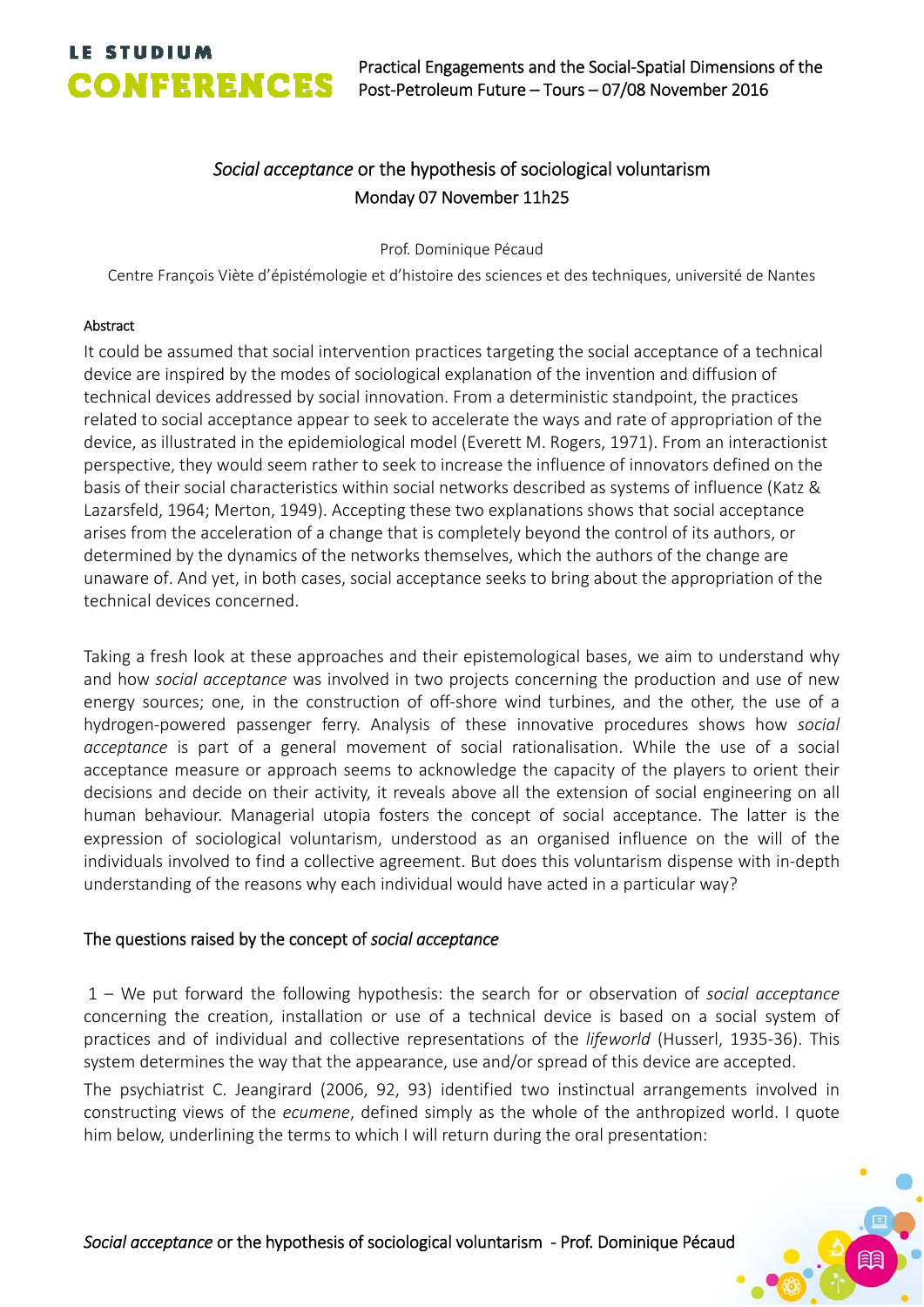## **LE STUDIUM**<br>Practical Engagements and the Social-Spatial Dimensions of the<br>Post-Petroleum Future – Tours – 07/08 November 2016 Post‐Petroleum Future – Tours – 07/08 November 2016

"*From time immemorial, man the builder, homo habilis and sapiens, has built the elements for his survival, perfecting them to a degree that is the cause and effect of technology. The forms produced are similar in nature and structure to those that life creates through its immanent geometry (in which the concept of beauty/ugliness does not exist), to which are sometimes added creations attributed to people from the community, inspired by a 'spiritual' tendency, while maintaining a utilitarian goal. A closed system, inspired by the logic of need, driving him to clear the land up to the limits of spatial coexistence with other human groups who may prove to be*  rivals or competitors. The general plan of the earth's surface is empirical and regulated (...). *Another instinctual arrangement (…), which could be described as metapsychological insofar as it is not generally inspired by need or practical considerations, concerns the mystery of Space. This terrestrial space, for as long as it had no measurable representation, dwells in archaic memory. (…) Instinct, which is inexhaustible, is expressed in new fantasies or representations under the influence of new viewpoints. (…) Its name is 'landscape'.*"

The political intent to push for acceptance of a particular device, related to a greater or lesser extent to renewable energies (production, use), involves a now familiar way of constructing thought and action, namely the "*administration of the general interests of society*" (de Saint‐Simon, 1813), on the grounds of reason and for which "*the government of things replaces that of men*" (Comte, 1822, 25). This is the prevailing way of thinking. The issue of measuring *social acceptance* is thus raised for all types of management, aspiring to be rational and efficient, of human interactions and of the relationships between humans and their non-human environment. This way of thinking and acting has two sides. It can no doubt play a role in pacifying mores and reducing social violence, which often arises from the relationships between technological devices and people. But it can also play a role in technifying human relationships, a process to which Gurvitch (1959) drew our attention for the "incalculable harm" that it could cause.

Raising the question of the *social acceptance* of a technical device means estimating or measuring, and taking into account the extent of possible resistance to its installation or functioning, even though it is justified on the grounds of its effectiveness in resolving the current energy crisis. The technical device thus meets one or several needs; that of a mass society that is concerned about maintaining its energy consumption, while preserving the environment on which it depends. What does this mean? We need energy – the survival of our way of life depends on it. As fossil fuels are finite, we need to develop renewable sources of energy. The problem is circumscribed. Thus, recourse to *social acceptance* and its organisation means speeding up innovation and social use of new devices. This recourse leads to a set of political strategies inspired by instrumental rationality (or technical rationality), on which the scientific process and the sciences applied to the production of technical devices rely. Today, this rationality is applied not only to technical issues (those raised by and related to the "earth's surface"), but also to practical questions that are also and always symbolic. It applies to all objects (which are thus not subjects), but also to subjects that it tends to objectify. It aims to reduce fear, conflict and violence. As described by C. Jeangirard (2006, 93):

"The current wave of economic domination that drives humans away from their interiority and belief in liberty, directs them towards science or its technological appendices, confounding its field with that of need (…). This is an automatic repetition reflex, which is by definition the main wellspring of anxiety and inhibition (…)."

In contrast to this utilitarian and optimistic vision, which sees *social acceptance* as the instrument of reason governing the material planning and symbolic development of the "earth's surface" and as a

## *Social acceptance* or the hypothesis of sociological voluntarism ‐ Prof. Dominique Pécaud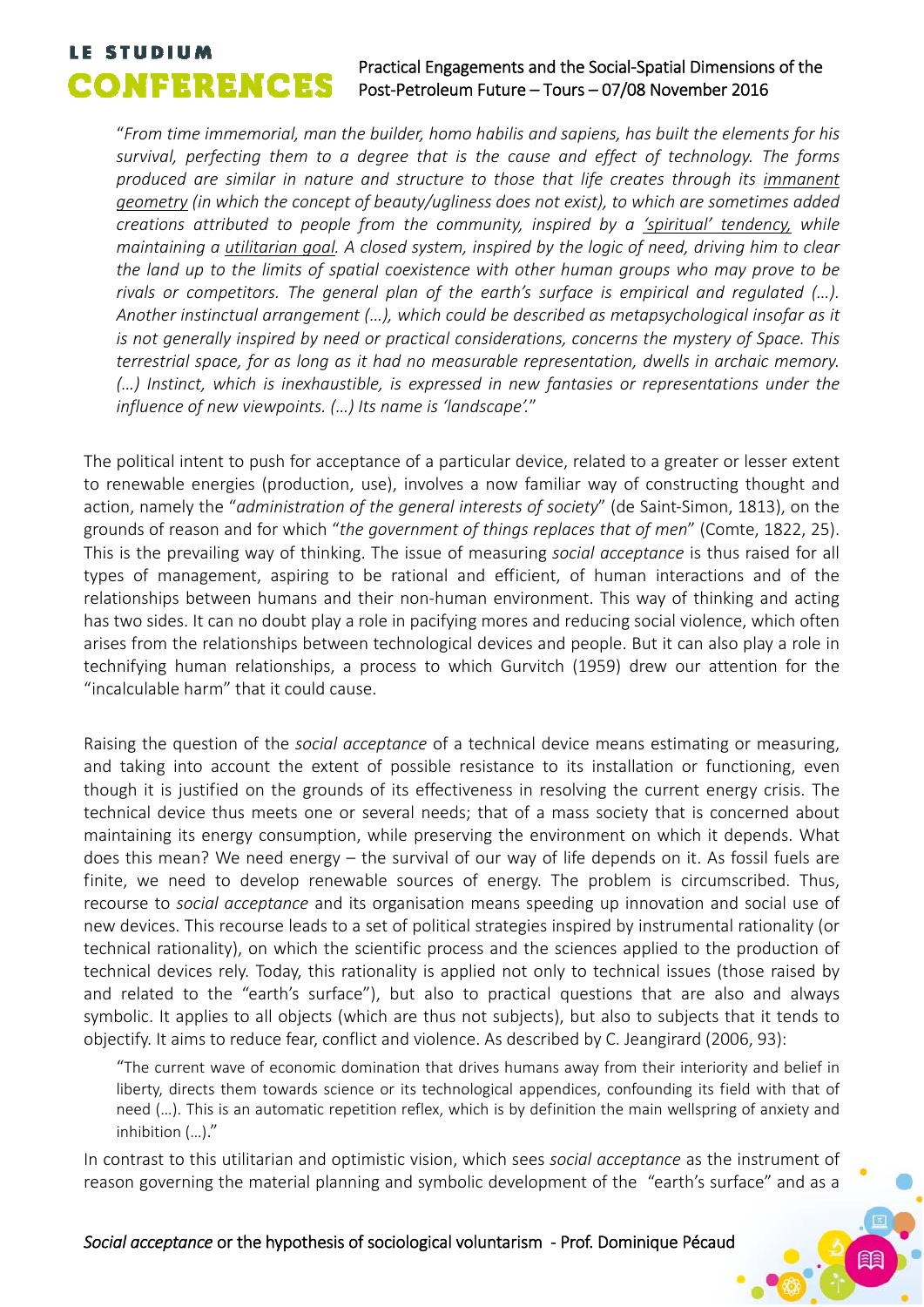# **LE STUDIUM**<br>Practical Engagements and the Social-Spatial Dimensions of the<br>Post-Petroleum Euture – Tours – 07/08 November 2016

## Post‐Petroleum Future – Tours – 07/08 November 2016

particularly reliable social practice of the future, the search for this acceptance can be seen as a means of controlling and standardising individual and collective practices. These criteria are those that define all mass societies. Practices are unified on the grounds that the invention and dissemination of new devices need to be planned. This can prove to be symbolically violent, justifying their imposition, adding to the social inhibition of those who are affected by them. It is for this reason that C. Jeangirard (2006, 94) calls for the psychological and political expression of "landscapes":

"The current notion of landscape is a defensive discourse used to break a deadlock, provided that it produces new concepts whereby human beings free themselves from those that constitute obstacles, such as that of a purely scientific ecology without consciousness. The signifier *landscape* currently underpins the parable whereby human beings and our mother earth can once again "understand" each other."

The distinction between "land surface" and "landscape" can be used to introduce instrumental rationality, which is by definition a means of calculation, into an anthropological and metapsychological universe that is not, or no longer, marked (depending on whether it is viewed historically or logically) by scientific and technical evidence whose acceleration would facilitate appropriation.

The "landscape" builds on practices and representations that shape the way we live together, and proposes the reasons for doing so; the reasons, and not only Reason. The concern of *social acceptance* appears to have two dimensions. The first concerns the relationship implied in the expression itself; it brings together acceptance and social life. The collective action that leads to acceptance of a project depends on a rational injunction for management. This should lead to adherence to a decision (e.g. related to regional development) solely on the basis of the technical rationality of the validity of the technical device. The second refers to the chronological and historical linearity underlined by the expression. Referring to the social acceptance of a device is to acknowledge that our sense of togetherness can develop without difficulty through inevitable consent for everything belonging to the "earth's surface".

Social acceptance could sometimes be evaluated in terms of a risk of non-acceptance, manifested by the emergence of crises, resistance or conflicts. This vision borrows from the rationale of historical linearity attached to the notion of human progress accompanying the industrial positivism of the 19<sup>th</sup> century. In the foreword to his *Système de politique positive* (1852), Auguste Comte wrote: "*L'amour pour principe, l'ordre pour base et le progrès pour but" (Love as a principle, order as a base, and progress as a goal)*. This was the inspiration of the motto of the Brazilian flag, *Ordem e Origresso*, created in 1889!

2 – Returning to the idea that *social acceptance* can be seen first within the perspective of planning the earth's surface, it emerges as a "rationalisation of social issues" (Pécaud, 2015, 2010) encouraged by the expansion of the idea of human engineering. The underlying basis of the concern for *social acceptance* needs to be established. There are two main approaches. First, new devices need to be assessed and made acceptable to the people concerned. This *a priori* acceptability and possibly acceptance, which could be evaluated *a posteriori* by the way they are used (Bobillier‐Chaumont, Dubois, Retour, 2006)<sup>1</sup>, depends on their form, their location, the various disturbances that they

1

<sup>&</sup>lt;sup>1</sup>For the authors (2006), "Technological acceptance defines an individual's interest in appropriating a technology. Acceptance is shown by the way an individual, collective or organisation perceives the issues linked to the new technologies (advantages, benefits, risks, opportunities) and reacts favourably or unfavourably."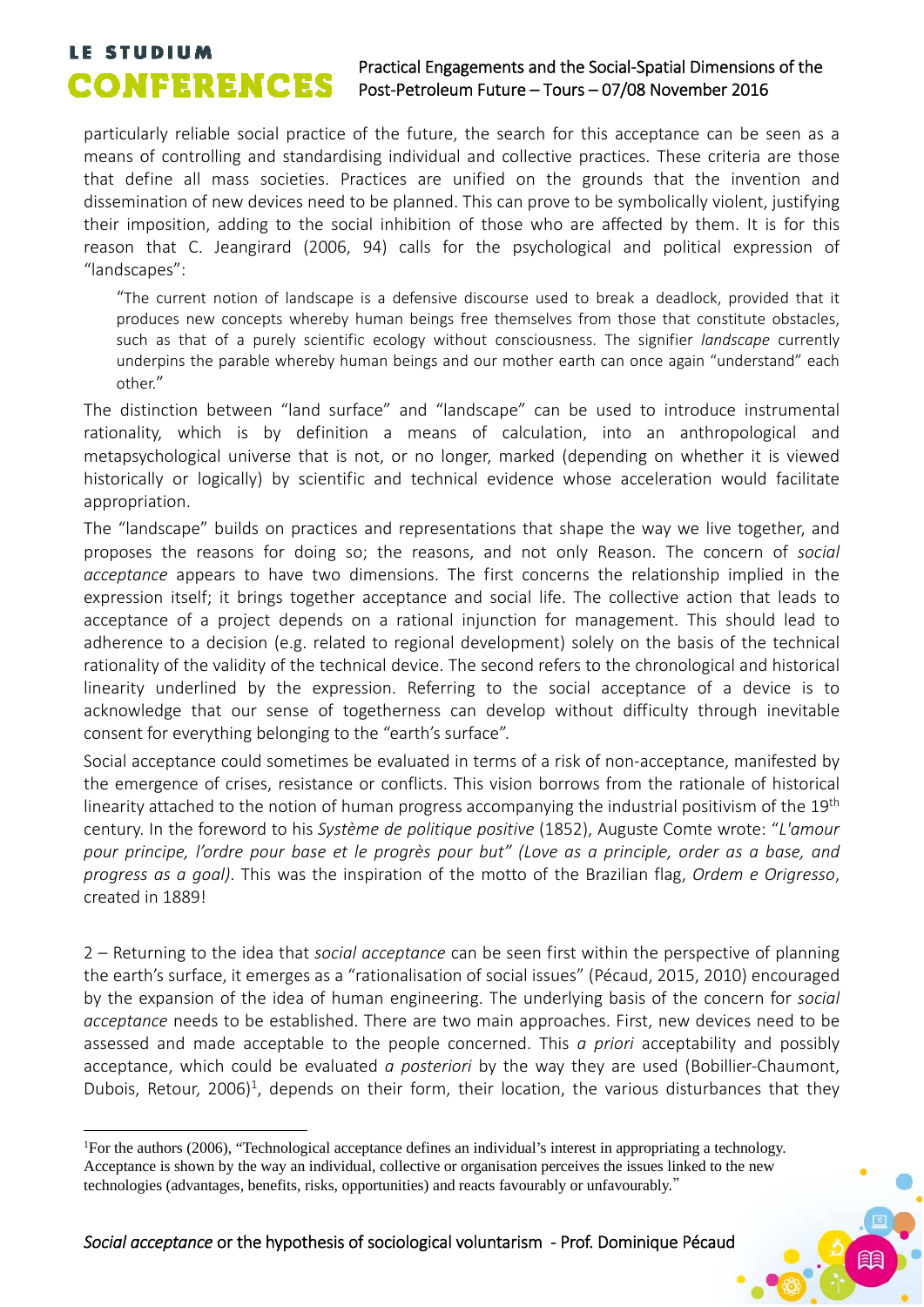1

## **LE STUDIUM**<br>Practical Engagements and the Social-Spatial Dimensions of the<br>Post-Petroleum Euture – Tours – 07/08 November 2016 Post‐Petroleum Future – Tours – 07/08 November 2016

cause, and the services that they provide. Next, and this aspect seems to be overlooked, these devices that produce or use alternative energy to replace fossil fuels, which are considered to be limited and polluting, could be proposed or evaluated in terms of ethics. This dual direction thus incorporates technical and ethical concerns. It is inspired by both technical or ergonomic questions and practical questions, to the point of treating practical questions as technical or ergonomic questions. For example, is the question of whether or not there is a need to produce energy a technical or a practical question or both? As the response to the use and justification of new forms of energy depends both on the state of the science and on its applications, the issue of storing the energy produced appears to be a technological obstacle that is difficult to overcome. The response also depends on the various historical circumstances of political (operating conditions, geostrategic power relations), cultural (symbolic issues) and economic (operating and distribution costs, etc.) dimensions. The devices linked to these forms of energy are numerous. They modify both the "land surfaces" and the "landscapes"; they modify not only the "surface" and the rational discourse on which it is constructed, but also the imaginary space that they disturb.

Is this will to impose acceptance of these devices and to measure it objectively a sign of the intensification of the political effects of the "planning of the earth's surface"? If so, acceptance involves a paradox: preservation of the global environment reinforces an intensification of bureaucratic planning, which reinforces the difficulties of those living on the land, both human and non‐human. This raises several questions.

- Is there a mismatch between management of the "earth's surface" through scientific knowledge and the technical know‐how that arises from it on the one hand, and the individual or collective "landscape(s)" on the other? Does this mismatch reinforce individualism due to the division of the "surface" and the difficulty of sharing a common view of the "landscape"?
- Does the expression of this mismatch lead to the transformation of the "landscape" or to the ethical transformation of the political and psychological effects of appropriating this "landscape"?
- Does the increased rationalisation of the way we live together tend to commodify human and non‐human beings?
- How can one deconstruct and reconstruct the anthropological category of *natural* in a context of intensification of the effects of planning the "surface" (cf., construction of the notion of "natural areas")?
- How does the notion of "landscape", and more precisely that of its preservation, relate to the projection of the self in a space that is both appropriate and appropriated (as opposed to one that is inappropriate or disowned)?<sup>2</sup>

The environmental changes brought about by new devices, like the variations in the appropriation of "landscapes", cannot be understood without taking into account the arguments used to justify or refute the disappearance, transformation, or psychological reclassification of "landscapes".

3 – Based on the issues raised by these new devices, we still need to investigate the way explicit or tacit acceptance is generalised, and to identify the risks of this acceptance, notably that of the

 $2$  The different types of NIMBYism reveal the symbolic frontiers between what is and is not appropriate(d). For example, NIMBY (Not In My Back Yard); BANANA (Build Absolutely Nothing Anywhere Near Anything); LULU (Locally Unpopular Land Use); PITBY (Put in in Their Back Yard); NOPE (Not on Planet Earth); NIABY (Not In Anybody's Back Yard); NIMFOS (Not in My Field of Sight); NINA (Ni Ici Ni Ailleurs); PUMA (Peut-être Utile Mais Ailleurs...), etc.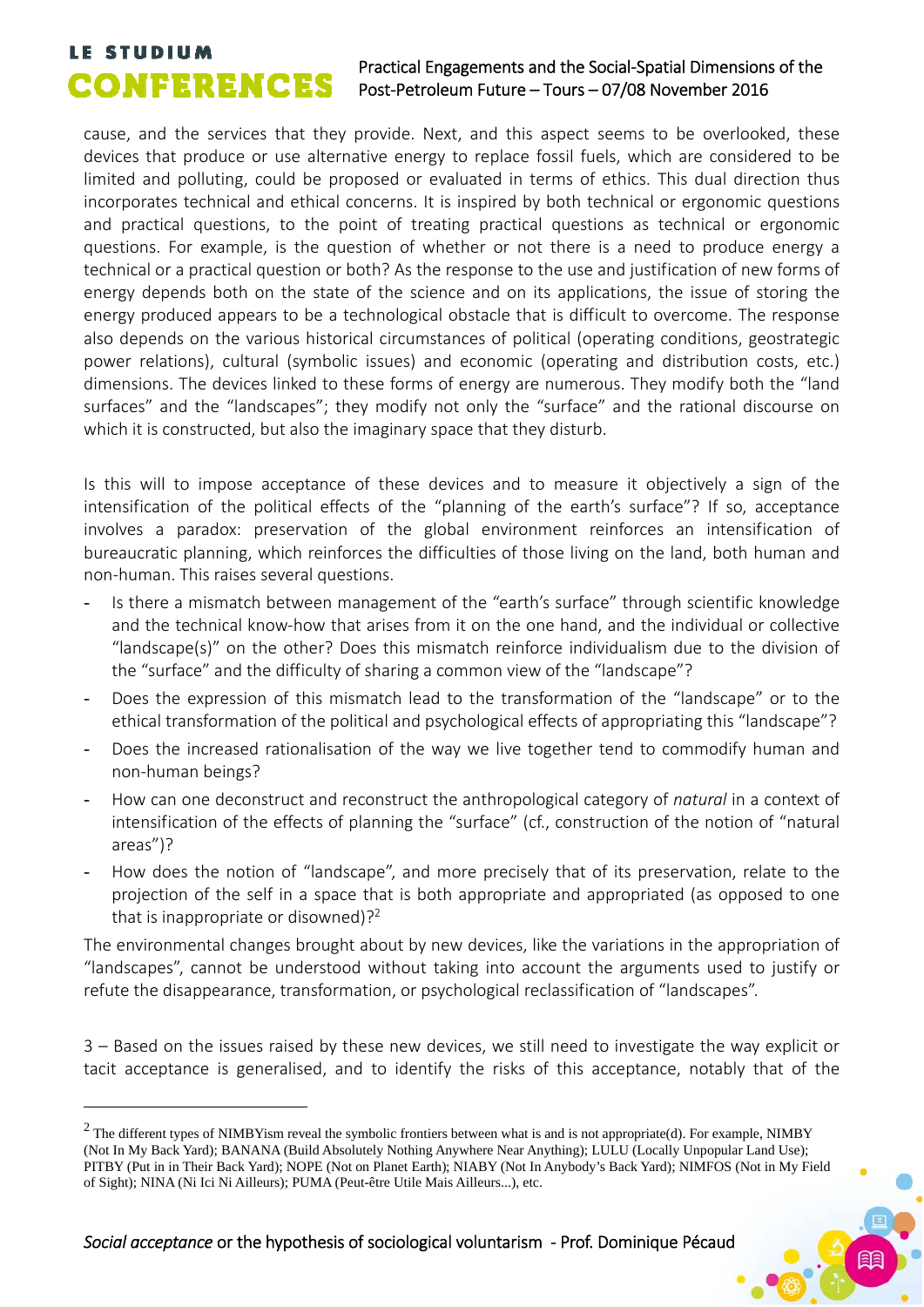## **LE STUDIUM**<br>Practical Engagements and the Social-Spatial Dimensions of the<br>Post-Petroleum Euture – Tours – 07/08 November 2016 Post‐Petroleum Future – Tours – 07/08 November 2016

possible confusion between the technical and practical questions raised by the installation of the devices used to produce these alternative energies.

Modern societies are characterised by the calling into question of traditional ways of acting justified by global perspectives. These societies emerged in the  $17<sup>th</sup>$  century, when the autonomy of reason became definitively established, in other words, the ability to reason is distinct from sensory experiences and global interpretations, including those of rhetoric (cf. the dispute between the Ancients and the Moderns), for example those on which the monotheistic religions are based. The reasoning attached to these interpretations gradually gave way to scientific reasoning and its technical applications. In what way can the scientific explanation justifying the installation of devices in the "landscape" facilitate their social acceptability? Like the natural sciences when they are applied, the human sciences are now called upon to facilitate this acceptability (notably by measurement). They are used to inform decision‐makers (engineers, investors and politicians), to estimate the chances that a particular project will have a satisfactory outcome, or to estimate the social consequences of installing these devices.

E. Durkheim (1893) supported the practical use of the social sciences, at a time that was still imbued with positivism. Inspired by the model of the natural sciences, social sciences could provide valid knowledge on which to base the rationale for action. He observed:

"Yet because what we propose to study is above all reality, it does not follow that we should give up the idea of improving it. We would esteem our research not worth the labour of a single hour if its interest were merely speculative. If we distinguish carefully between theoretical and practical problems, it is not in order to neglect the latter. On the contrary, it is in order to put ourselves in a position where we can better resolve them."

*Social acceptance* as an intention recalls this age‐old adage: better knowledge in order to act better. The reasoning underlying *social acceptance* is based on the idea that scientifically valid knowledge should have a predictive value on a human activity whose knowledge and dynamics are based on something completely different.

Can political decisions be taken rationally on the basis of scientific analyses of psychological activities and social practices? We know that there are other ways of taking decisions. While a distinction can be made between technical and practical questions (Habermas 1975, 1993), it is dangerous to confuse them in that only the applied sciences are used to conceive, implement and control the devices. The emergence of this type of decision leads to the creation of an increasingly bland "landscape" for the sake of the "general plan of the earth's surface". Like the devices, decisions appear as "surface" elements, imposing this surface as our dwelling place. The "surface" contrasts with the imaginary vision of a "landscape" in which we also in some way live.

Technical questions need technical answers, just as practical questions call for practical answers. The former involve the administration of things, the latter the government of people. No doubt. The confusion between them accelerates the commodification of people, the administration of things becoming the government of people (Musso, 2009). We know whom to approach for technical answers: academics and technicians who are now inspired as much by the sciences as by the human sciences. But who can provide the answers to practical questions? Everyone who lives in a shared "landscape" can claim to do so, provided that they do not restrict themselves to the administrative or behavioural perspective imposed by a project to build or operate a device, or that they are not caught in an industrial and economic procedure imposed in advance, even if it is only consultative or possibly participative.

To ensure that answers to technical questions inform the technical questions, two conditions are required: practical questions should not be formulated as technical questions, and technical answers should not be given to practical questions. Technical answers must remain in their place, targeting